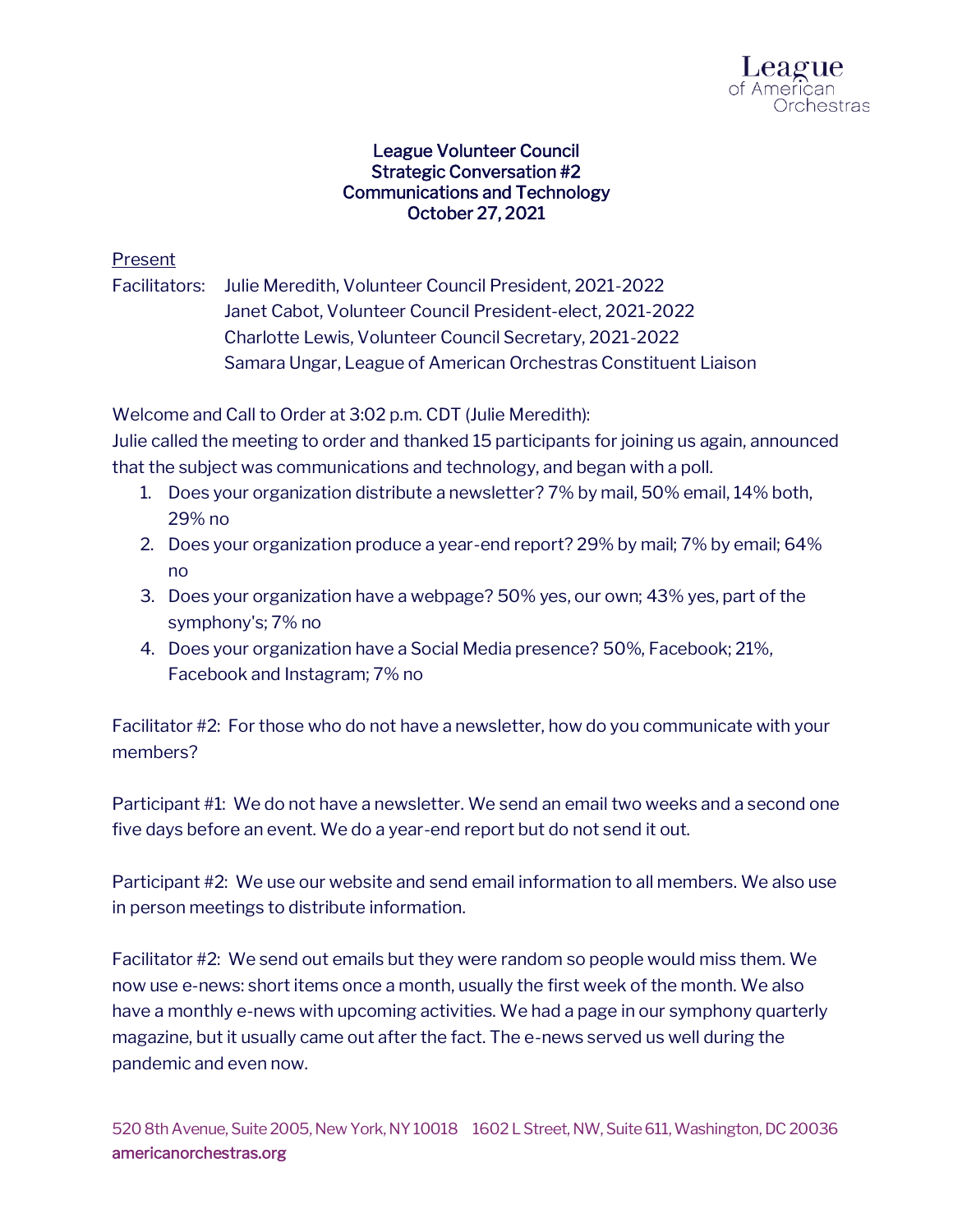Facilitator #1: Our newsletters included a lot of pictures which people love. The pictures also bring a lot of attention to our events.

Participant #3: Our orchestra sends out so much information so we give our information to the office. However, we found that our members were getting e-mail fatigue so we now do an electronic update with an introductory paragraph talking about some of the things going on as well as pictures from events. This is done once a month. Some of our musicians have also subscribed and send us information to include. Our website is woefully out of date. We're working with the orchestra to try to update the website.

Facilitator #2: Cross referencing with your symphony is a good idea. We share our items with the symphony staff. We want to create engagement and visibility for the volunteer organization but we don't want to overload people.

Facilitator #1: You must reach the right balance - enough to keep people informed but not so much that they quit reading emails. Have you gotten new members because they've read a post in symphony newsletter?

Facilitator #2: I think we've gotten a few but it is anecdotal. People have seen things and gotten involved from what they've seen us do during the pandemic. We did online events publicized in symphony newsletter that they found interesting. We did lectures and free online Zoom programs that people who weren't members tuned in to.

Participant #4: We have an electronic newsletter that we send out every Sunday with a You tube musical transcription at the end. The members enjoy that. The person who does the newsletter decides what to put as the musical addendum.

Participant #1: Anything that we send out to the public must be submitted through the symphony office. That's cumbersome and takes time. We are not a separate 501 (c) 3 so that's why we must go through the symphony office. We have to figure out how to streamline the process.

Facilitator #2: You might set up a meeting to see how the two entities can work better together. Inviting the symphony leadership to your board meetings to talk about their jobs helps everyone understand processes better. This could even work for general membership meetings as well.

Facilitator #1: Has anyone had a column particularly of interest to members?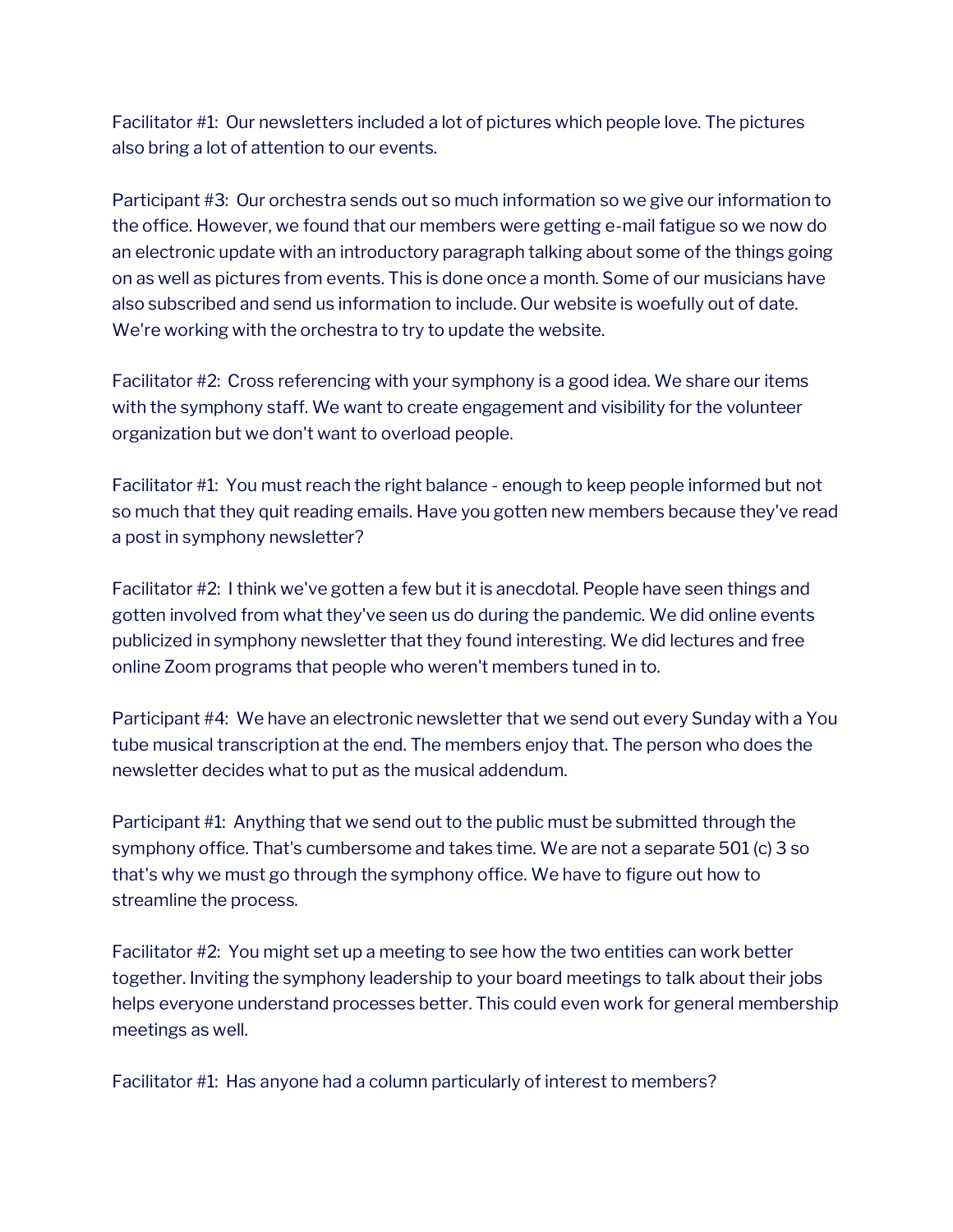Participant #5: We have "historical notes" that is a particularly interesting column symphony duos that are interviews where people interview each other. The writer also adds things on past events and members enjoy this aspect of the newsletter.

We have a volunteer who oversees the website, Instagram, Facebook, etc. along with a couple of volunteers and a paid administrative assistant. She set up the store front for our online auction.

Facilitator #2: Did you know how to do this or learn it?

Participant #6: My background is in technology and process management. I was very comfortable. We undertook a big work effort to see what was available to update our electronic needs. We reviewed a lot of programs and chose "Club Express." It supports all kinds of clubs with a lot of tools available. We use it to host our website. It has a storefront. It does not integrate into Facebook, Instagram, etc. but you can click your connection in it. We think it's about \$30-\$40 a month. Cost depends on the number of members. We use it to send out all our communications with member and non-member databases. We've been pleased with very little downtime. We can sign on, pay for things, centralize more things so we're not sending things all over the place. We can sign up for membership online. There are three of us who oversee Club Express including the paid admin. asst. and a volunteer IT person.

Facilitator #2: It sounds like a great system for organizations that are separate from the symphony.

Your background points out that looking at your members to see what their backgrounds are is very important. Volunteers love to use their skills so find out what their skillsets are.

Facilitator #1: If you have an organization chart, please send it to me so I can share with the group.

Participant #1: What is the online payment capability you have and what does it cost?

Participant #6: We have our own merchant account and it is so much per transaction maybe \$.30 per transaction. We can integrate with PayPal or go through Club Express with merchant account.

Participant #7: Please describe your account because we use Stripe and have a 3% charge for each transaction. We have Square also and it's a little more expensive.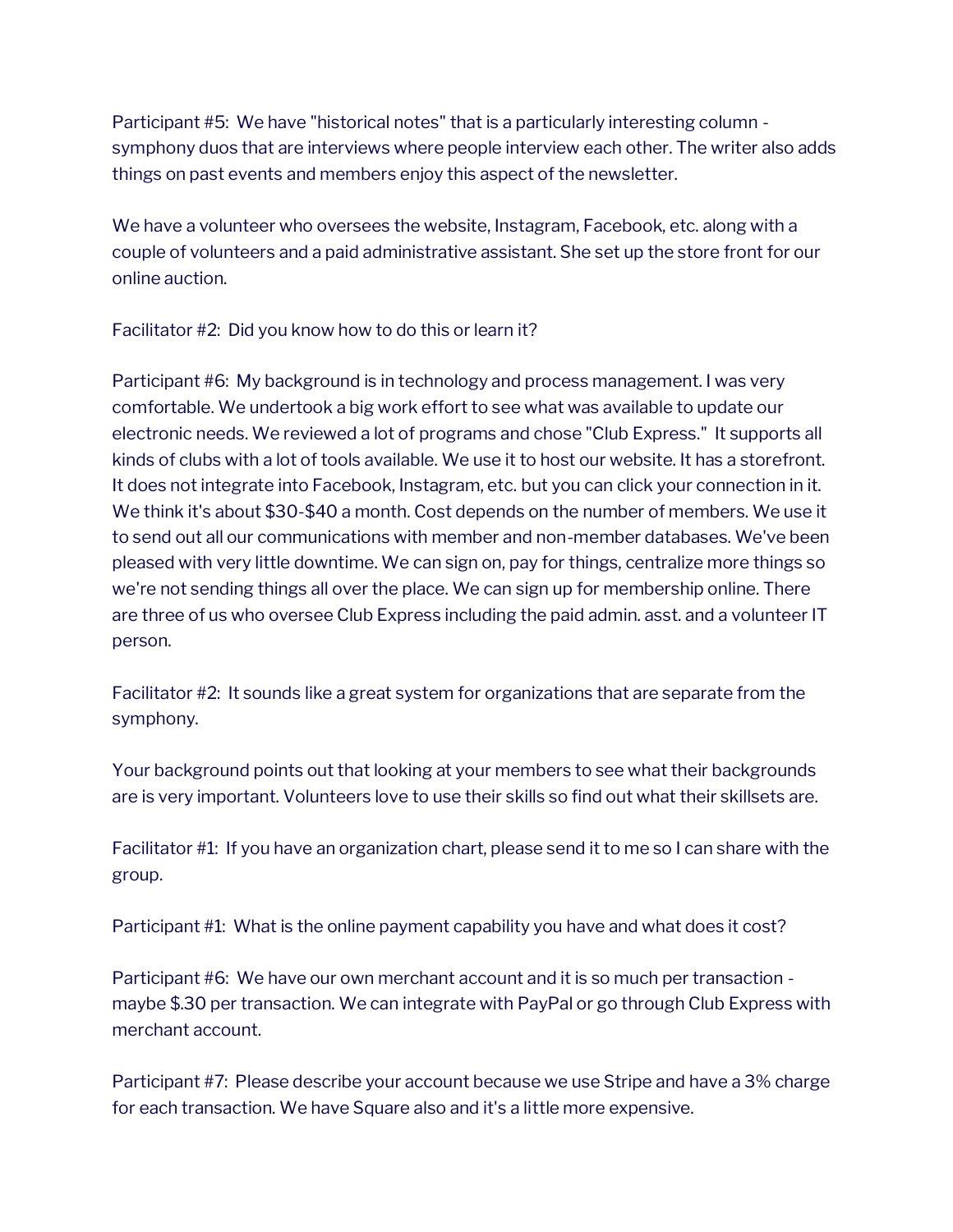Participant #6: You just have to look around. We must use Square when we're onsite. We can use Club Express when we have the communication capability. Club Express doesn't work with returns so we don't use that for the merchant account since we have to be able to deal with returns.

Participant #8: I was treasurer a few years ago so I have a few other names to throw out: Authorize.net and Auctria (auction website). Stripe was not good for us - their customer service doesn't have a good reputation. We piggyback off our symphony with Authorize.net. We run through our symphony.

Our symphony uses e-tapestry non-profit software. We have a separate cart that looks the same on the website but is a different cart in the background that goes direct to our bank account. It costs around \$700+ a year. For many years we had money go into the symphony account and we had to justify them after the fact - a lot of accounting hours.

Facilitator #1: You are a wealth of knowledge today. What other technology have you used to support your organization?

Participant #6: Club Express supports an app but we haven't done this. There is a cost. We have not recommended it to our members.

Facilitator #1: Have any of you used Doodle for taking polls? Doodle.com is a great way to schedule meetings.

Participant #2: Have any of you used digital Cheetah? It seems easy to use. Junior League and other orgs use this. It would be great to have this for symphonies.

Facilitator #2: We have a password protected directory online but it has been difficult to get our members to use it.

Participant #2: The password need doesn't seem to work as well. The app is very easy.

Participant #1: I tried to get our board and chairs to use Slack but they are not very receptive to technology.

Facilitator #1: We tried to use Slack on the Volunteer Council. Some would communicate through Slack and some through email. You have to all jump in or it doesn't work.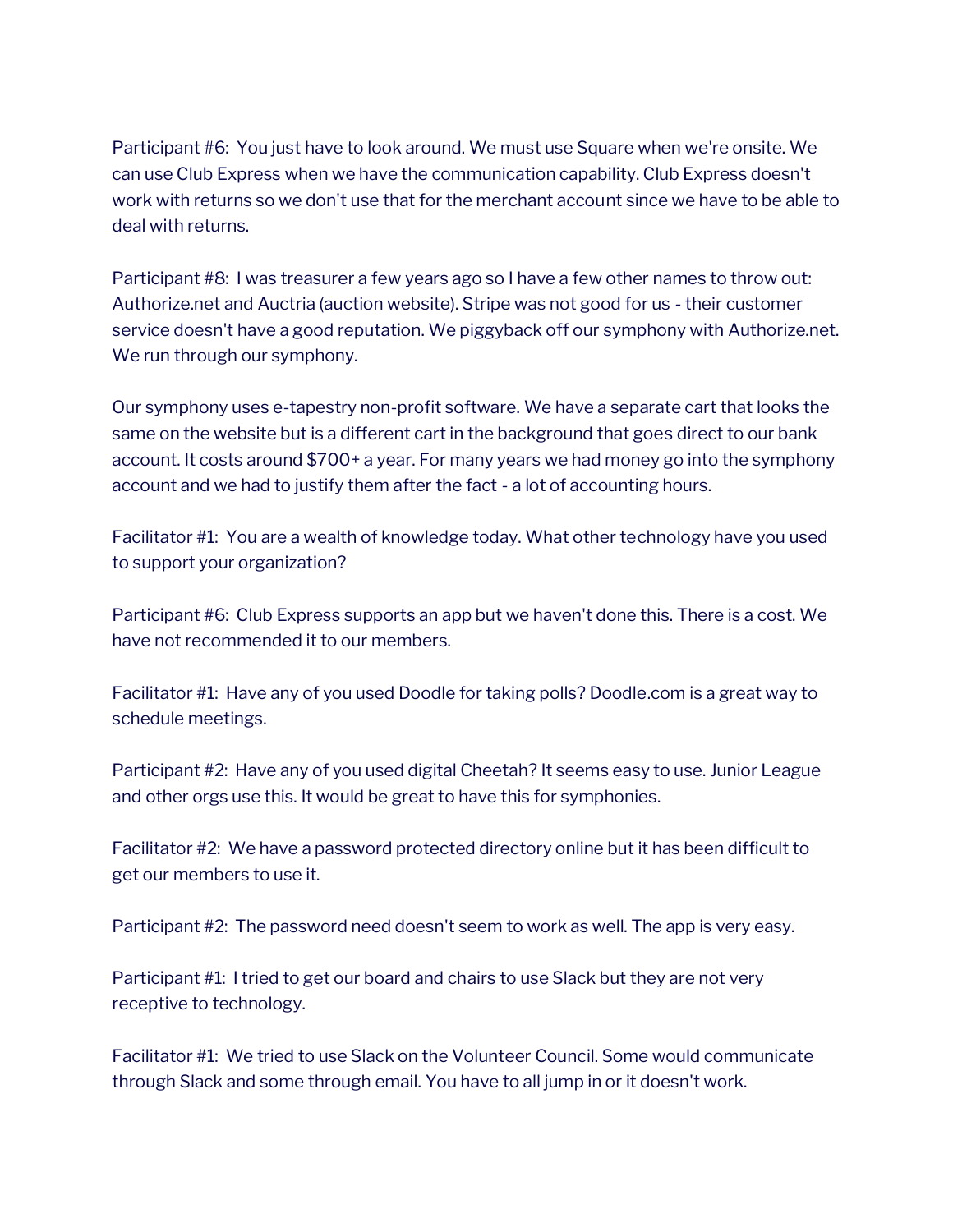Facilitator #2: It is hard when you're not in an office where you don't have someone right there to get training or have questions answered right away. We tried.

Participant #9: We use Sign-up Genius. Is it easier or harder than Doodle?

Facilitator #1: They are different. Doodle works well for setting up a meeting time whereas Sign-up Genius allows people to volunteer at a particular time.

A sample of a Doodle poll was shared.

Doodle takes time zone changes which is great for meetings across the country.

Participant #10: I use Mac products. I produce things in Pages and struggle with Word things. I remind people to share things as a .pdf because we can all read them.

Facilitator #1: 71% of you use Facebook or Facebook and Instagram. Any tips to share.

Facilitator #2: One of the greatest things I found was that you can schedule posts for future dates. You can also create an "event" page on Facebook. It is another way to publicize something.

Facilitator #1: Can you edit a scheduled post?

Facilitator #2: Yes, any time before it is posted it can be edited. You can attach photos, etc.

Facilitator #1: Do you have to get permission to post pictures of people?

Facilitator #2: Best practice is that you should get permission. Definitely ask. Do not tag anyone without asking. ALWAYS get permission if the pictures include kids. The other thing is that we always give photo credits because photos are intellectual property.

Participant #8: Try to work with your symphony marketing director. We always ask them to share certain posts because they have a larger following. It brings their viewers to our site and advertises events to a broader audience.

Facilitator #2: We have a Volunteer Council Facebook page and we ask the League to share some of our posts.

Try to do new posts at least once or twice a month to keep the site fresh.